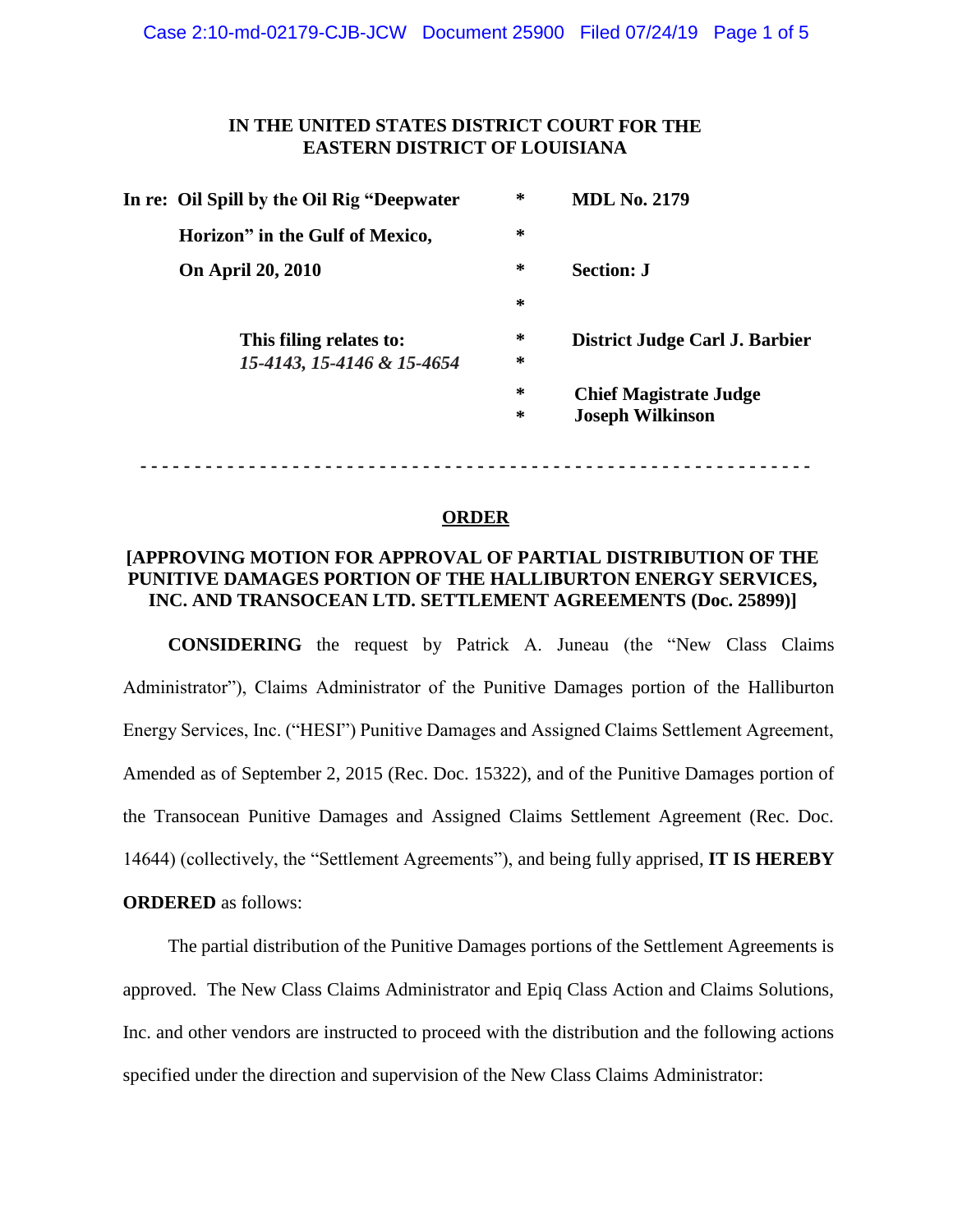- (a) Creation of a new, commingled Qualified Settlement Fund in the name of "HESI-Transocean Punitive Damages Combined Settlements Fund" with a distinct employer identification number;
- (b) Establishing a distribution account with Huntington Bank such that funds will be secured by United States Government-backed Treasury instruments in the name of the HESI-Transocean Punitive Damages Combined Settlements Fund for the purpose of conducting New Class Distribution A;
- (c) Making a "true up" transfer in the amount of \$1,397,572.53 from the HESI and Transocean Settlement Funds currently held in escrow by the Escrow Agent to the HESI-Transocean Assigned Claims Combined Settlements Fund;
- (d) Establishing the administrative expense and cost reserve of \$8,125,000.00 to be held back from the New Class Settlements Fund prior to segregation into the Distribution A and Distribution B funding pools;
- (e) Establishing the tax return preparation reserve of \$30,000.00 to be held back from the New Class Settlements Fund prior to segregation into the Distribution A and Distribution B funding pools;
- (f) Establishing a hold back fund of \$5,800,000.00 from the New Class Net Settlement Fund;
- (g) Directing the Escrow Agent to fund the HESI-Transocean Punitive Damages Combined Settlements Fund account at Huntington Bank with 19.5541451% of the remaining proceeds from the HESI and Transocean Settlement Funds pro rata from the HESI Settlement Fund Escrow Account and the Transocean Settlement Fund Escrow Account, plus a proportional share of the interest earned from June 1, 2019 through July 31, 2019,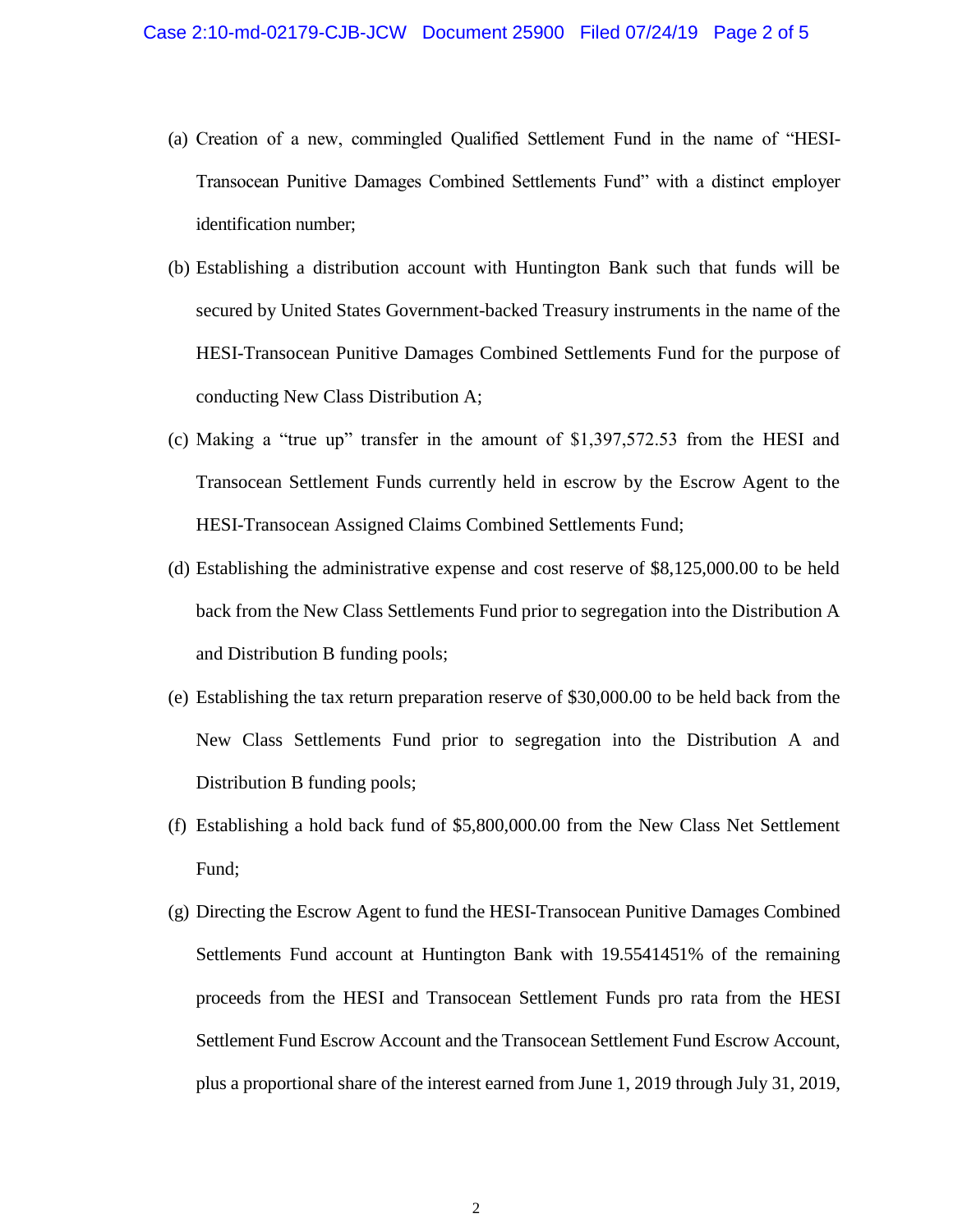less holdback for tax liability of 40% of the interest earned for payment to the IRS. Such funds may be transferred from the Escrow Agent to Huntington Bank via wire transfer upon the Court entering the Order approving the Motion for Approval of Partial Distribution of the Punitive Damages Portion of the Halliburton Energy Services, Inc. and Transocean Ltd. Settlement Agreements and the New Class Claims Administrator making a request to the Escrow Agent for transfer of these funds;

- (h) Approving the New Class Claims Administrator to re-calculate the New Class Reserve A Claims value once a final New Class Distribution A Net Settlement Fund amount is established, and to adjust the current reserve of \$3,254,027.02 accordingly, including reallocation of any currently reserve funds for claims that have been finally determined as denied prior to initial distribution;
- (i) Making any final updates to the estimated pro ratas included in Section 32 based on the final value of funds available or changes to eligible claims pursuant to the methodology stated herein, without the need for further approval of the Court as long as the adjustment to the pro rata is 0.5% or less, with the exception of the distribution pro rata for the Personal Property Damage in Excess of \$500 claim type, for which the Court explicitly grants the New Class Claims Administrator leeway for a shift of more than 0.5% based on the outcome of the New Class Reserve A Claims given the limited number of claims involved and limited funds available for this claim type;
- (j) Approving the New Class Claims Administrator's claim determinations made pursuant to the methodology established based upon the Court's Order and Reasons [Rec. Doc. 22252], which included approval of the Distribution Model as discussed above;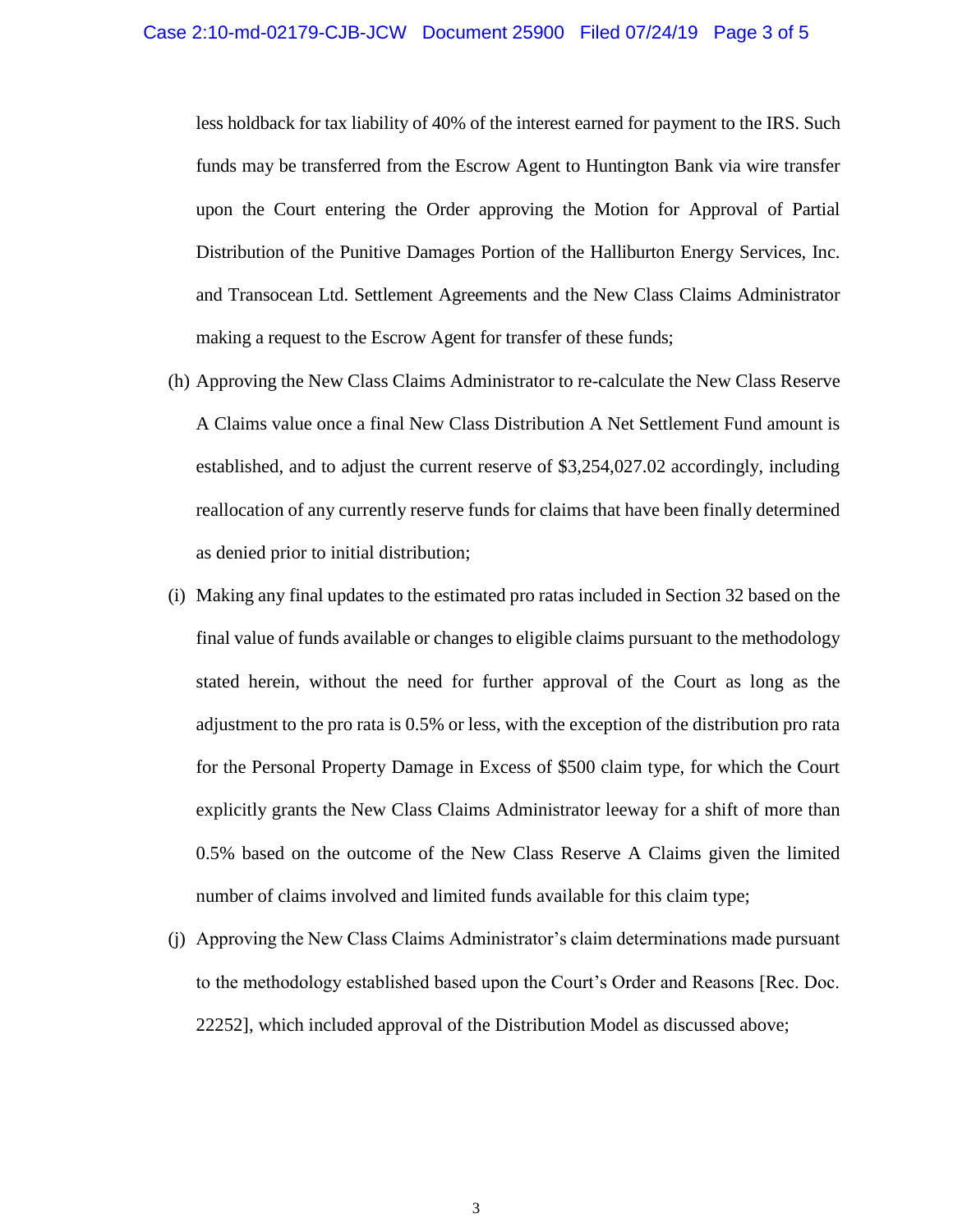- (k) Issuing payments via wire or check, as appropriate, to the Claimant upon an Order of the Court approving distribution being final; however, reserving unto the New Class Claims Administrator the authority to hold back payments for (1) individuals/entities with missing, incomplete, or inaccurate IRS Forms W-9 or, in the New Class Claims Administrator's discretion, to withhold 24% of the payment for forwarding to the IRS as backup withholding, (2) unresolved liens/Third-Party claims, (3) unresolved issues surrounding the rights of a trustee in bankruptcy to the award or part of the award, and (4) New Class Reserve A Claims;
- (l) Reissuing checks on a periodic basis along with first time payments for eligible New Class Reserve A Claims already approved for distribution by the Court that have been resolved in the month prior; initial payments will be made in a manner consistent with the methodology stated herein and with the pro ratas applied to the various claim categories and claim types included in Distribution A;
- (m)Issuing IRS Forms 1099-MISC to attorneys and Claimants with reportable distributions and filing the same information with the IRS annually until distribution is complete;
- (n) Retaining the Court's jurisdiction over the HESI-Transocean Punitive Damages Combined Settlements Fund and the Reserve Fund; should the New Class Claims Administrator determine a further distribution is necessary, the New Class Claims Administrator shall file a motion with the Court for consideration; and
- (o) Requiring the New Class Claims Administrator to close the HESI-Transocean Punitive Damages Combined Settlements Fund account for Distribution A one calendar year after issuance of the final eligible New Class Reserve A Claim payment, further ordering accelerated escheatment of any residual funds to the states by the New Class